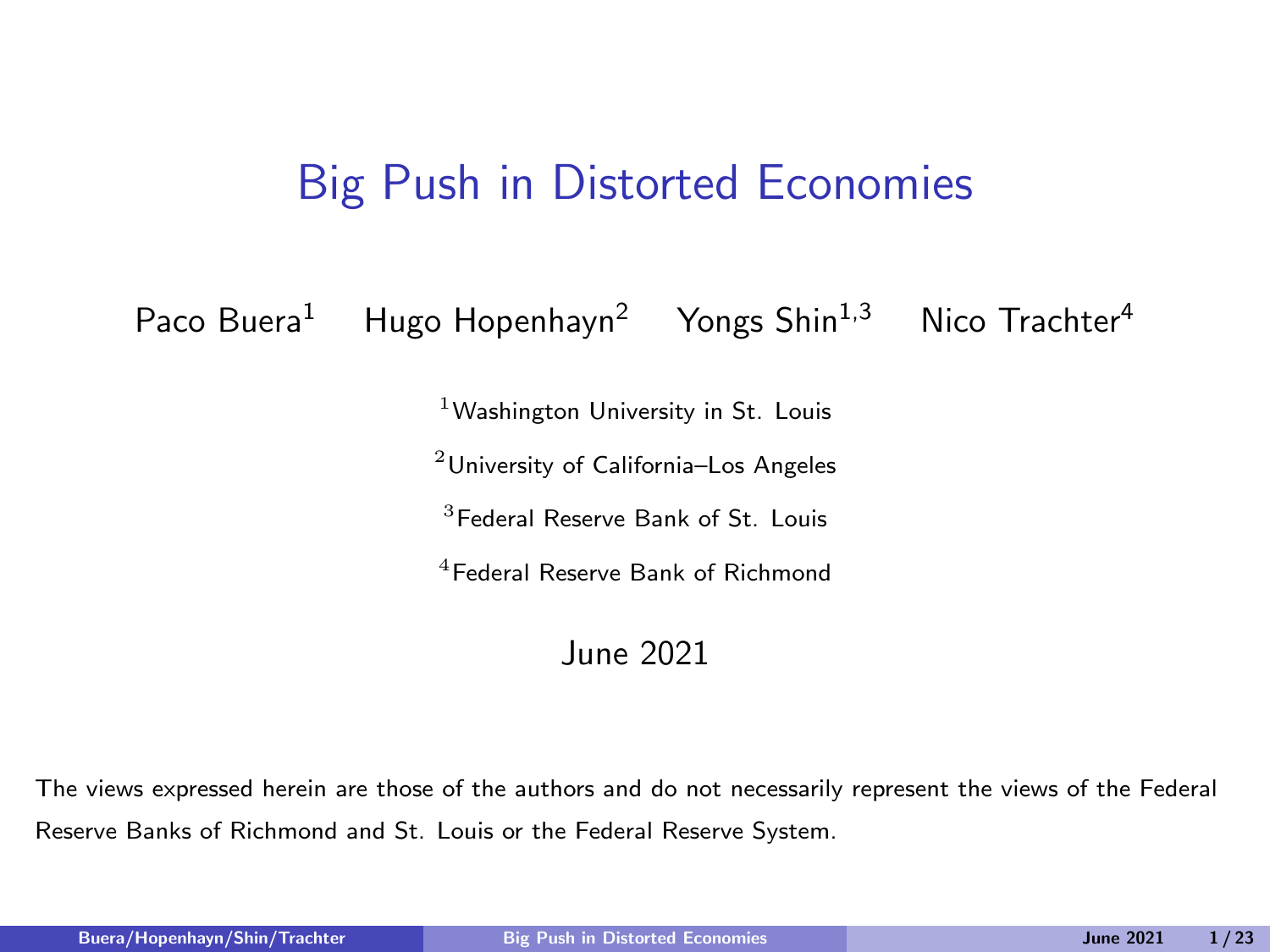### **Motivation**

Krugman (1995), "The Fall and Rise of Development Economics"

- Rosenstein-Rodan (1943), Hirschman (1958)
- Murphy, Shleifer and Vishny (1989), "Industrialization and the Big Push"
	- $\triangleright$  Multiple equilibria and coordination failure

Our paper

- Quantitative approach
- Multiple equilibria? An extreme form of amplification
- Big Push without multiple equilibria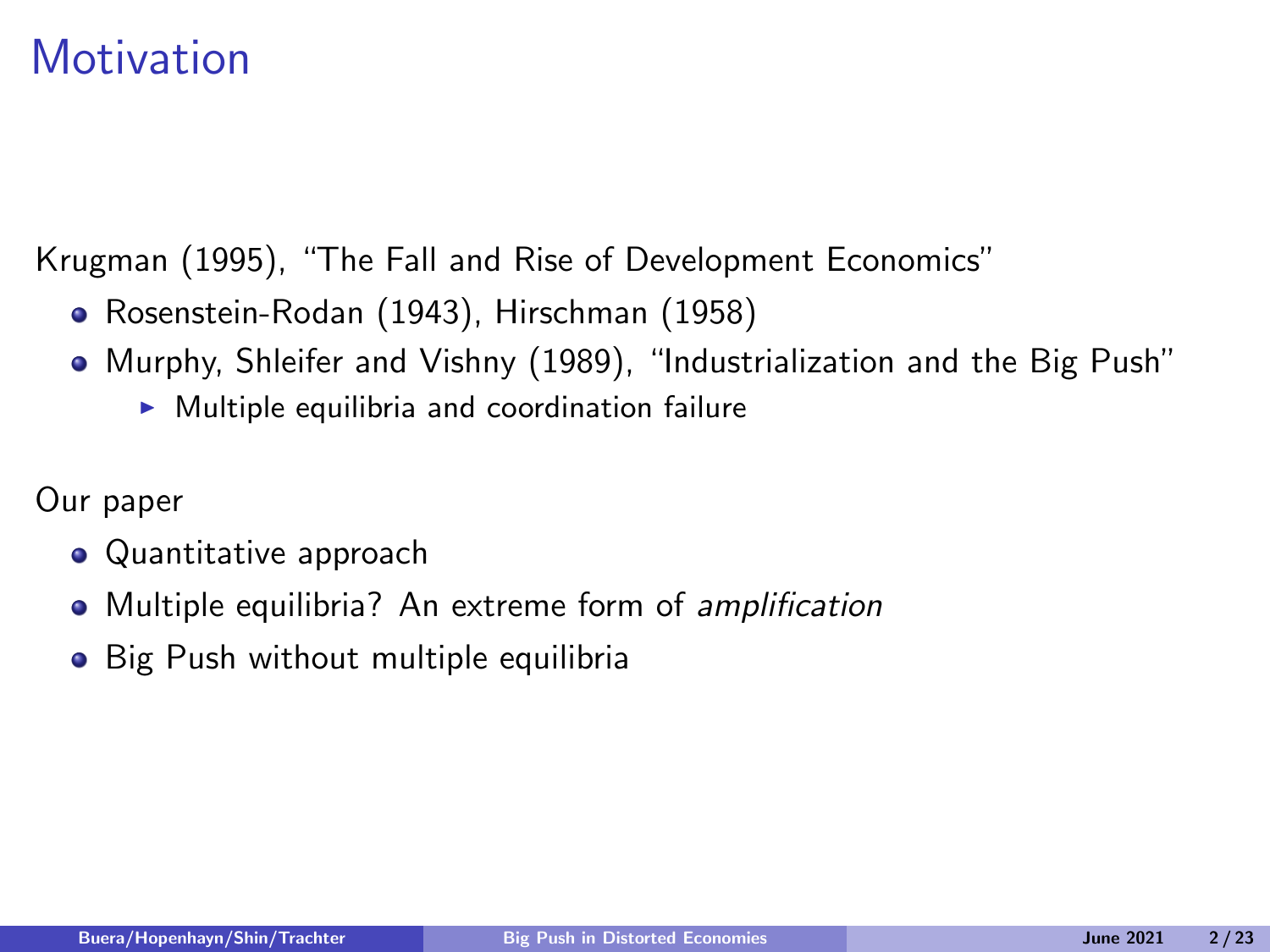# Road Map

- **1** Model of firm entry, technology adoption, input-output linkage, idiosyncratic distortions
	- $\triangleright$  Standard model of firm entry and technology adoption
	- Elements of Murphy et al. (1989), Matsuyama (1995), Ciccone (2002), Jones (2011)
- **2** Quantitative exploration
	- $\triangleright$  Guided by aggregate and microdata from the US and India
- **3** Questions
	- If Is development a story of coordination failures? NO (even though multiple equilibria are possible)
	- $\triangleright$  Can there be large effects of distortions and policies? YES, in Big Push region, even without multiple equilibria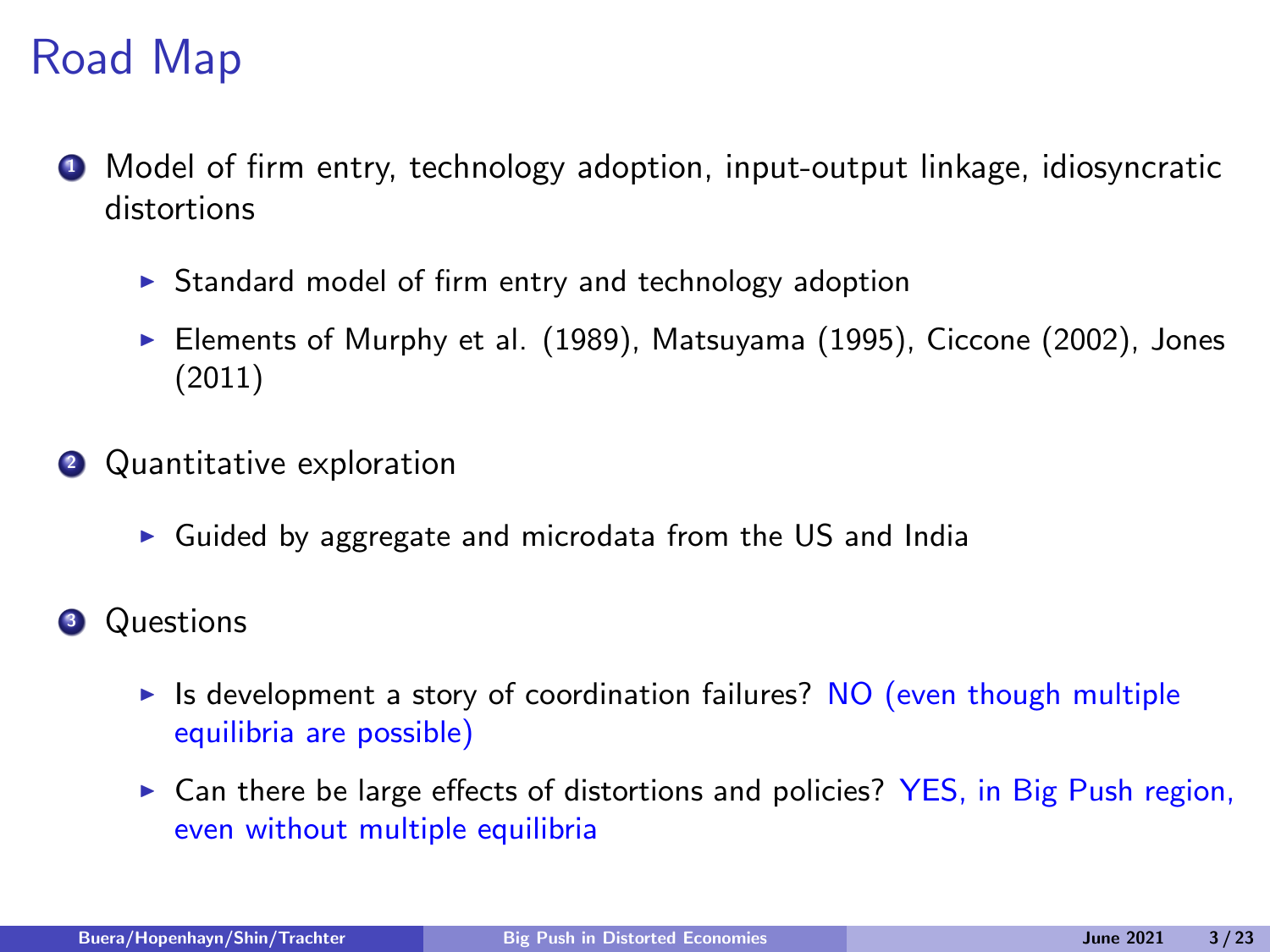# Model Economy: Summary

- Ex-ante heterogeneous potential entrants,  $z \sim F(z)$
- Monopolistically competitive, differentiated goods
- Idiosyncratic correlated distortions ,  $\tau(z) = 1 \tau z^{-\xi}$
- Labor cost of entry, labor and goods cost of adoption
- Produce using labor and intermediate inputs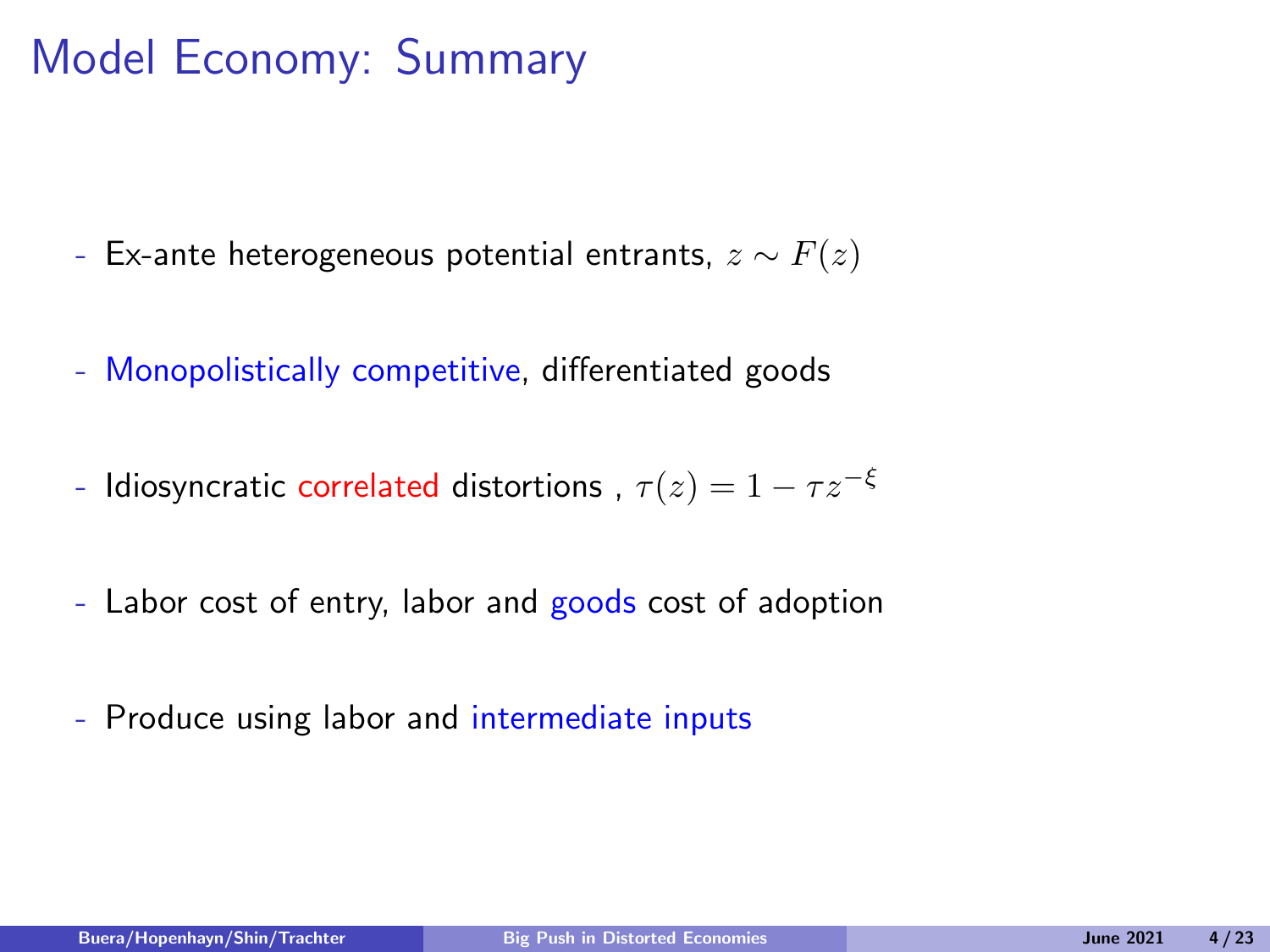### Intermediate Aggregate/Final Good Producers

- CRS technology using differentiated intermediates  $j \in [0,1]$ 

$$
X = \left[ \int y(j)^{1-\frac{1}{\eta}} dj \right]^{\frac{\eta}{\eta-1}}
$$

- Used for final consumption, intermediate inputs, and for adoption investment

$$
C + \int x(j)dj + \# \text{ of adopters} \times \kappa_a = X
$$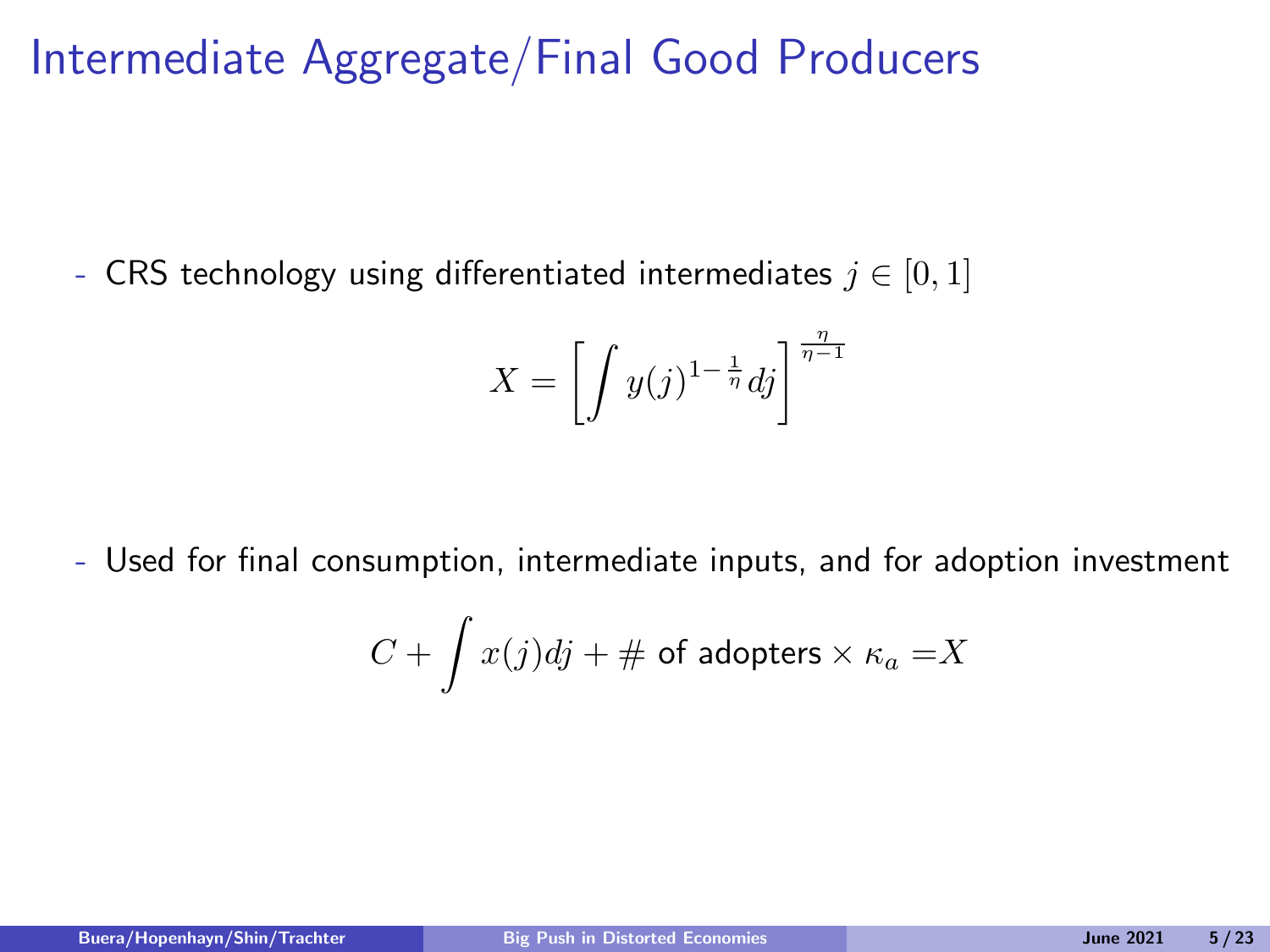#### Intermediate Good Producers

CRS technologies  $i \in \{t, m\}$ 

$$
y = f_i(z, x, l)
$$
  
=  $z \underbrace{\frac{A_i}{\nu_i^{\nu_i} (1 - \nu_i)^{1 - \nu_i}}}_{\bar{A}_i} x^{\nu_i} l^{1 - \nu_i}, \ \bar{A}_t < \bar{A}_m, \ \nu_t \le \nu_m$ 

- $z$ : heterogeneous productivity
- $x$  : intermediate input
- $-l$  : labor input

,

- Modern,  $A_m$ , labor entry costs  $\kappa_e$ , and goods costs of adoption  $\kappa_a$
- Traditional,  $A_t$ , only labor entry cost  $\kappa_e$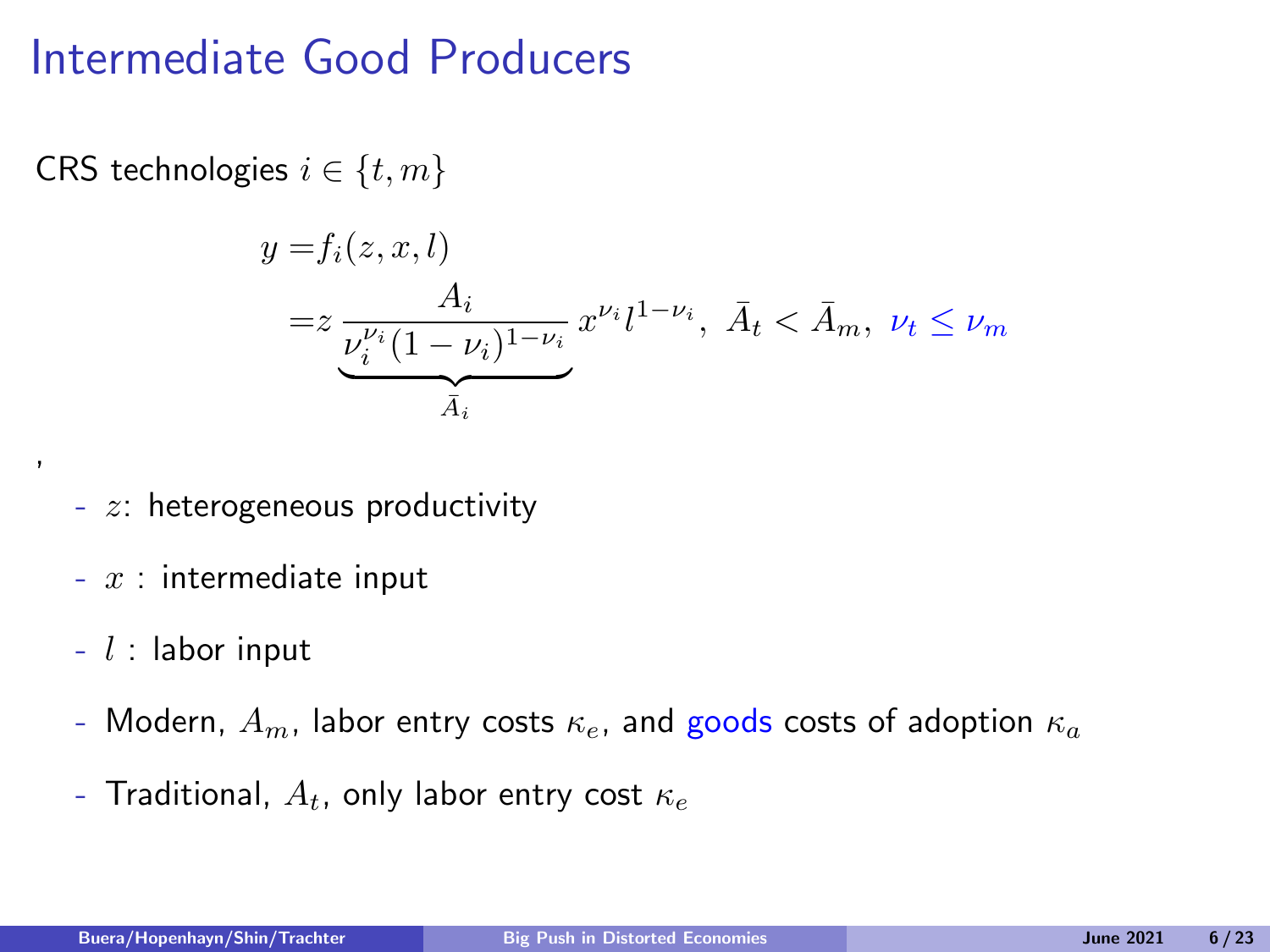### Intermediate Good Producers' Problem

Monopolistically competitive

$$
\pi_i^o(z) = \max_{p,x,l} \tau z^{-\xi} p \underbrace{\left(\frac{P}{p}\right)^n X - Px -wl}{q}
$$

s.t.

 $f_i(z, x, l) > q.$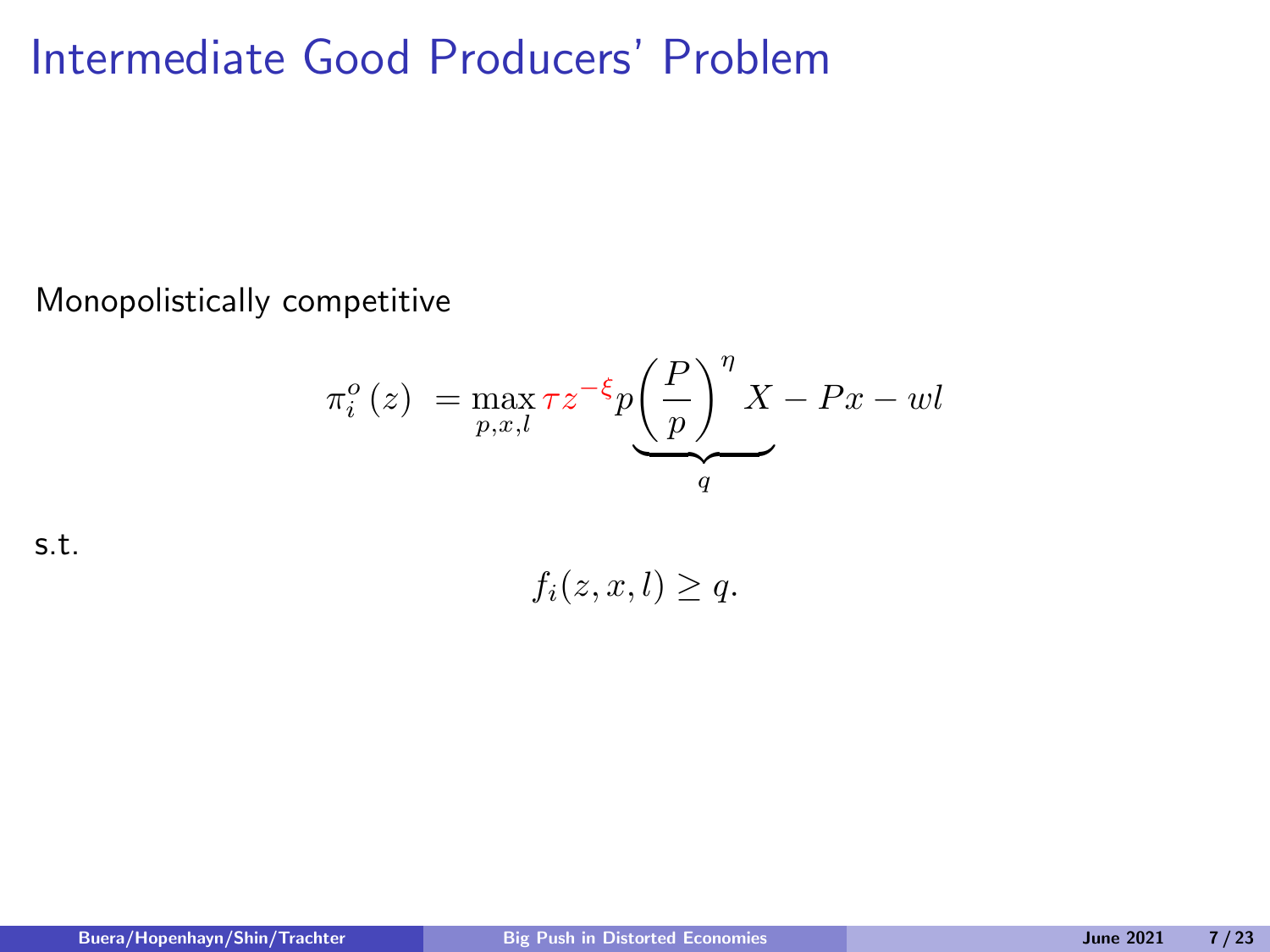#### Equilibrium:  $P$ ,  $w$ ,  $z_e$  and  $z_a$  such that

The marginal entrant  $z_e$ 

$$
\pi_t^o(z_e) = w\kappa_e;
$$

The marginal adopter  $z_a$ 

$$
\pi_m^o(z_a) - \pi_t^o(z_a) = P\kappa_a;
$$

Labor market clearing

$$
\int_{z_e}^{z_a} l_t(z)dF(z) + \int_{z_a}^{\infty} l_m(z)dF(z) = L - (1 - F(z_e))\kappa_e
$$

The price of the intermediate aggregate

$$
P = \left[ \int_{z_e}^{z_a} p_t(z)^{1-\eta} dF(z) + \int_{z_a}^{\infty} p_m(z)^{1-\eta} dF(z) \right]^{\frac{1}{1-\eta}}
$$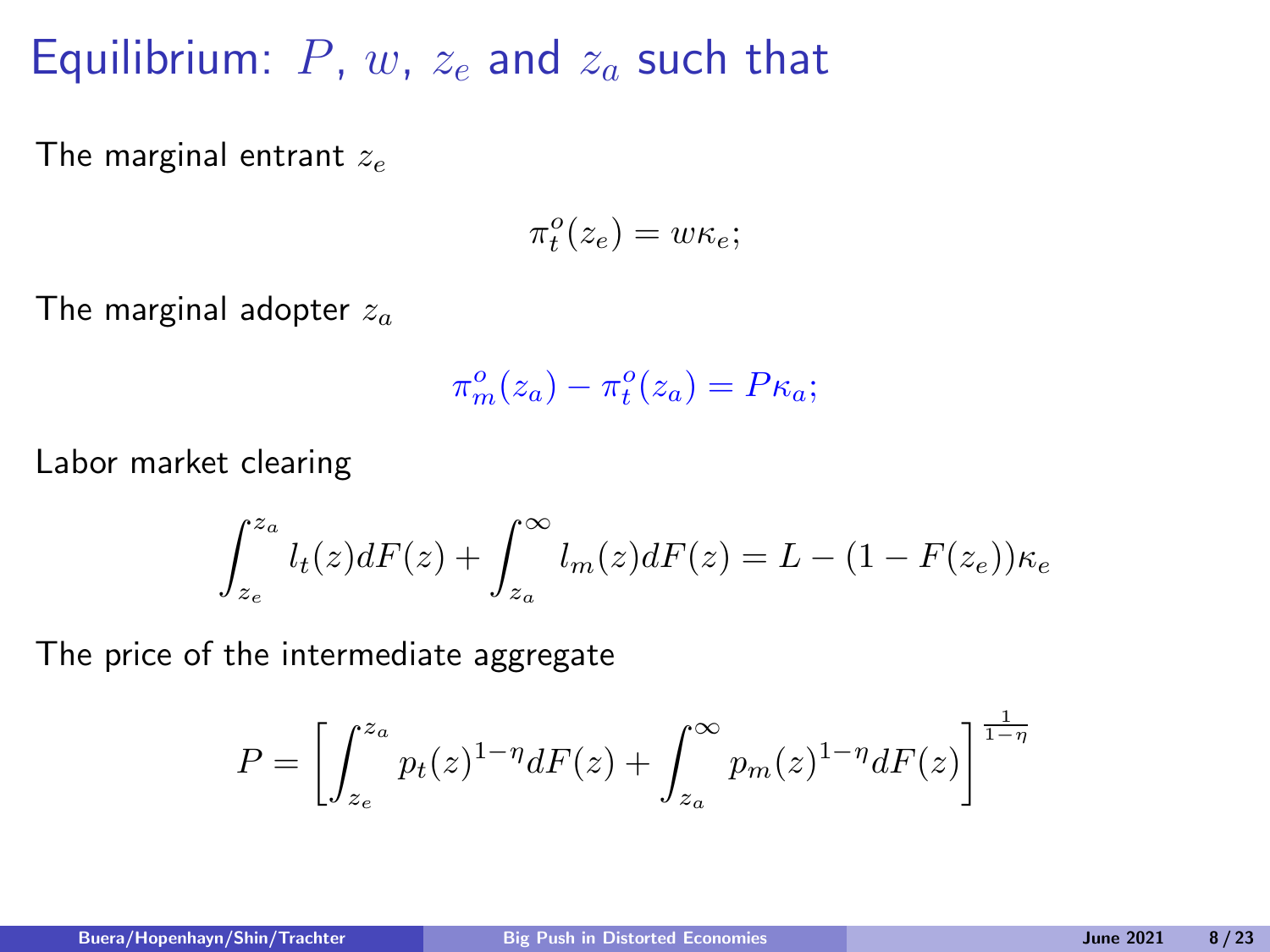### **Complementarity**

When more firms adopt the productive technology, for the marginal firm:

- **1** Its output price falls
- <sup>2</sup> Demand for its output increases
- **3** Adoption cost falls

If 2+3 stronger than 1, gains from adoption increases in the number of adopters: complementarity in adoption decisions.

Complementarity stronger when

- **1** Differentiated goods less substitutable
- <sup>2</sup> Smaller heterogeneity in firm productivity (correlated idiosyncratic distortions)
- **3** Higher intermediate input intensity of the productive technology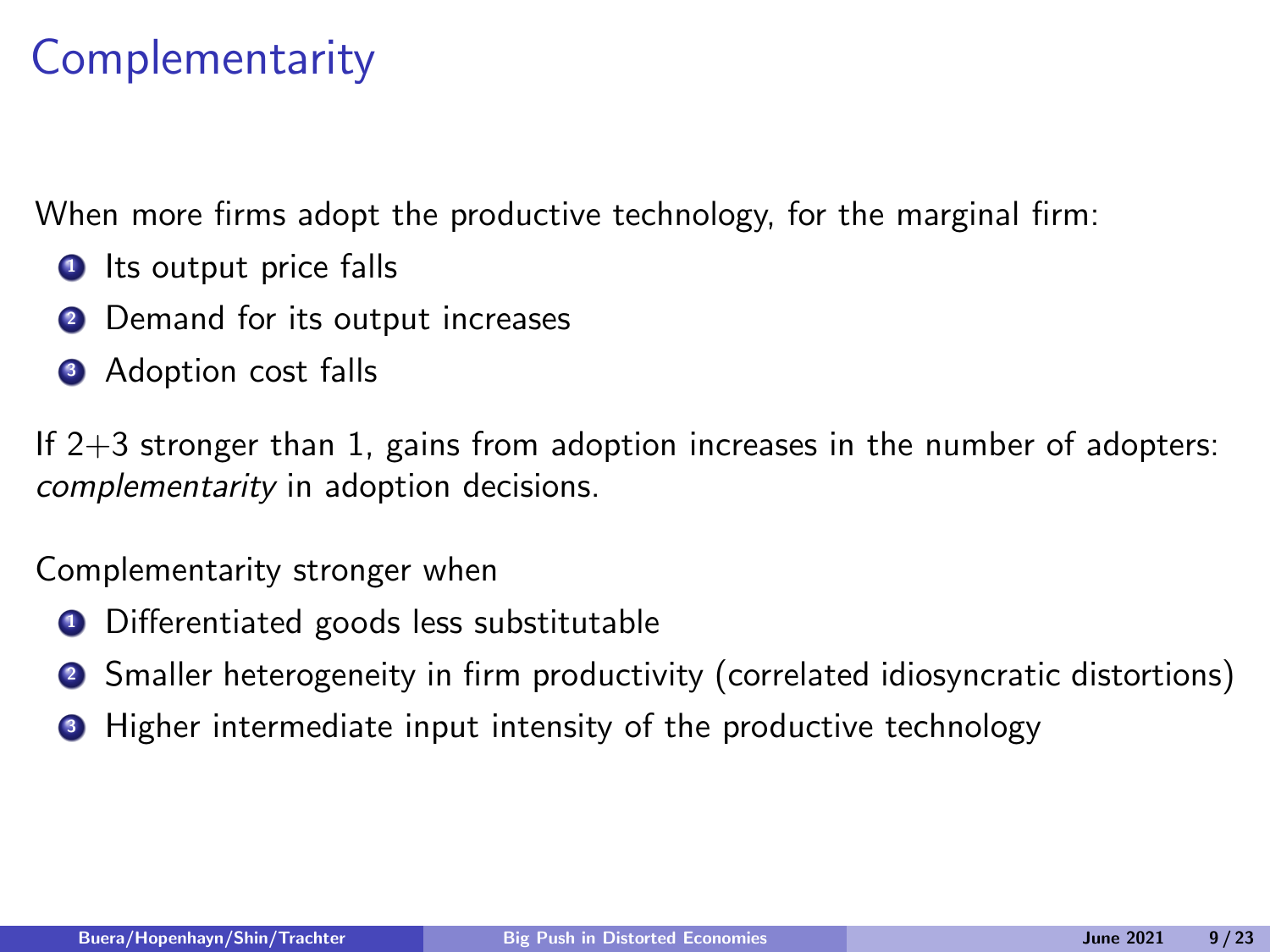# Amplification & Multiplicity

- 
$$
\Delta \pi(z, a, s) \equiv \pi_m^o(z, a) - \pi_t^o(z, a) - (1 - s)P(a)\kappa_a
$$
  
(gain from adoption for z when fraction a adopted, given subsidy s)

- Equilibrium "best response" mapping

$$
T(a)=\left\{a' | a'=\left(1-F\left(z\right)\right) \text{ and } \Delta \pi \left(z,a,s\right)=0\right\}
$$

- Multiplier:



- Amplification if  $T'(a) > 0$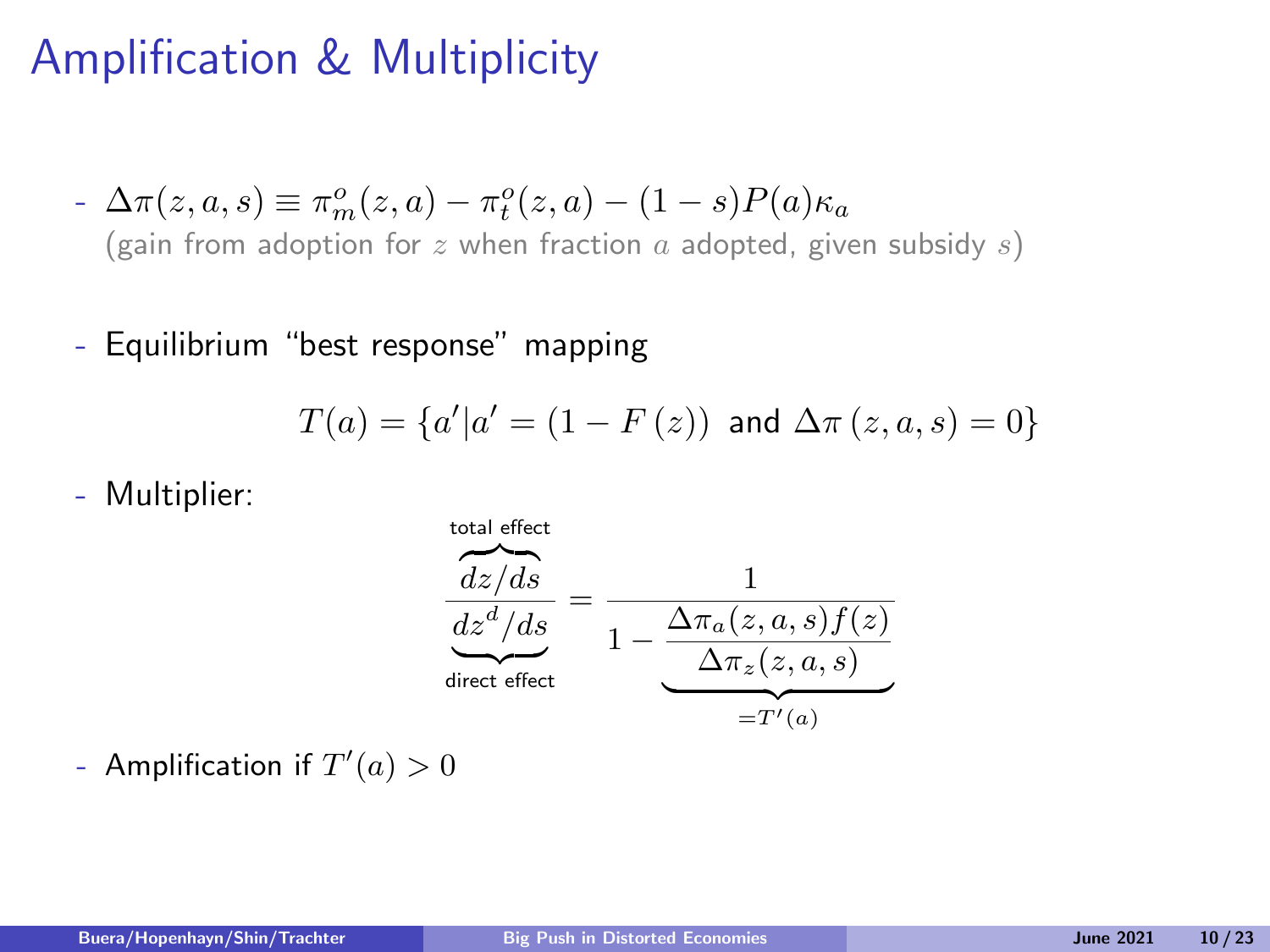# Amplification & Multiplicity



Figure: Equilibrium Mapping and Amplification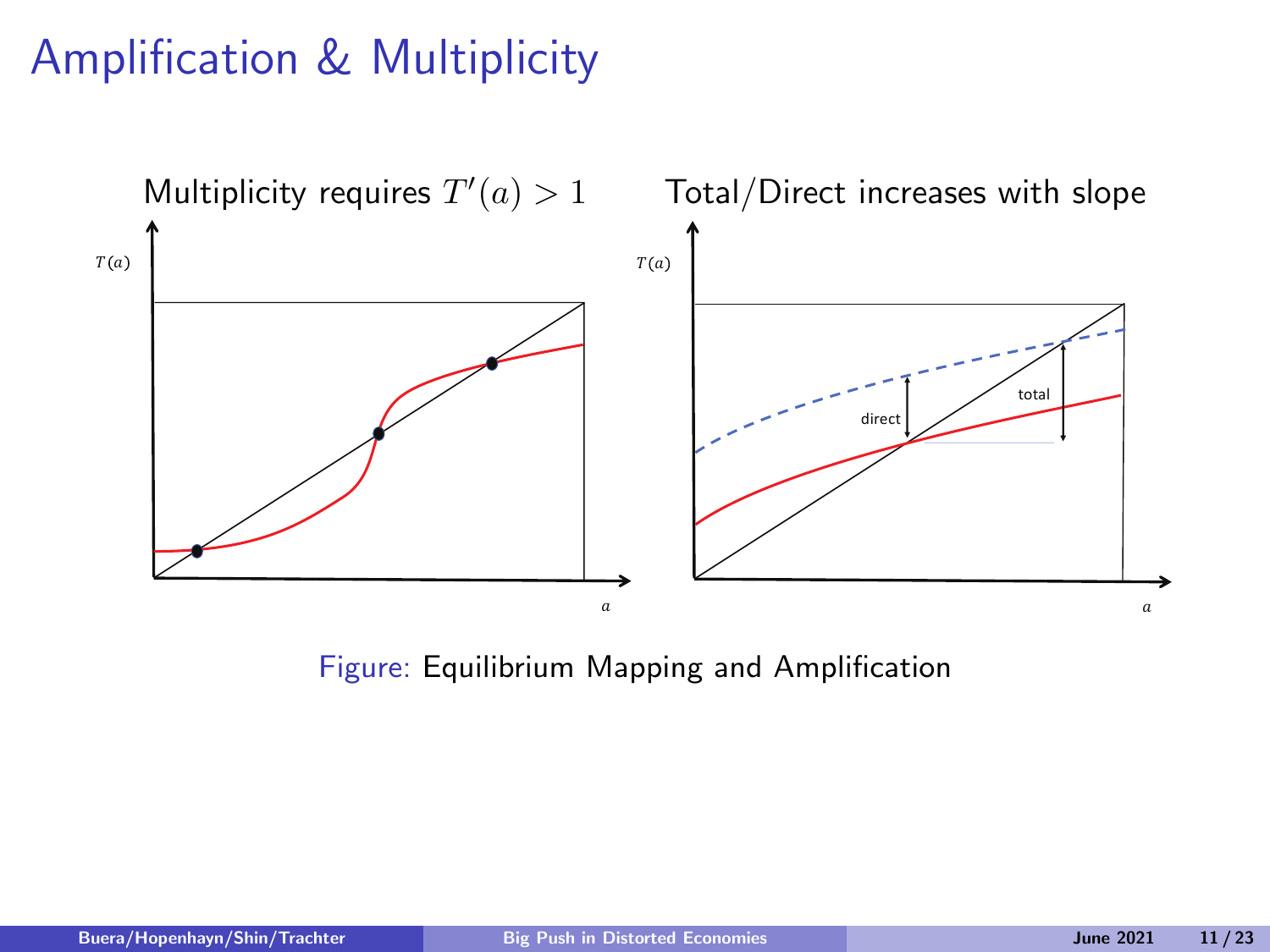# Amplification & Multiplicity



Figure: Equilibrium Mapping and Amplification

- Even with no multiplicity amplification could be very strong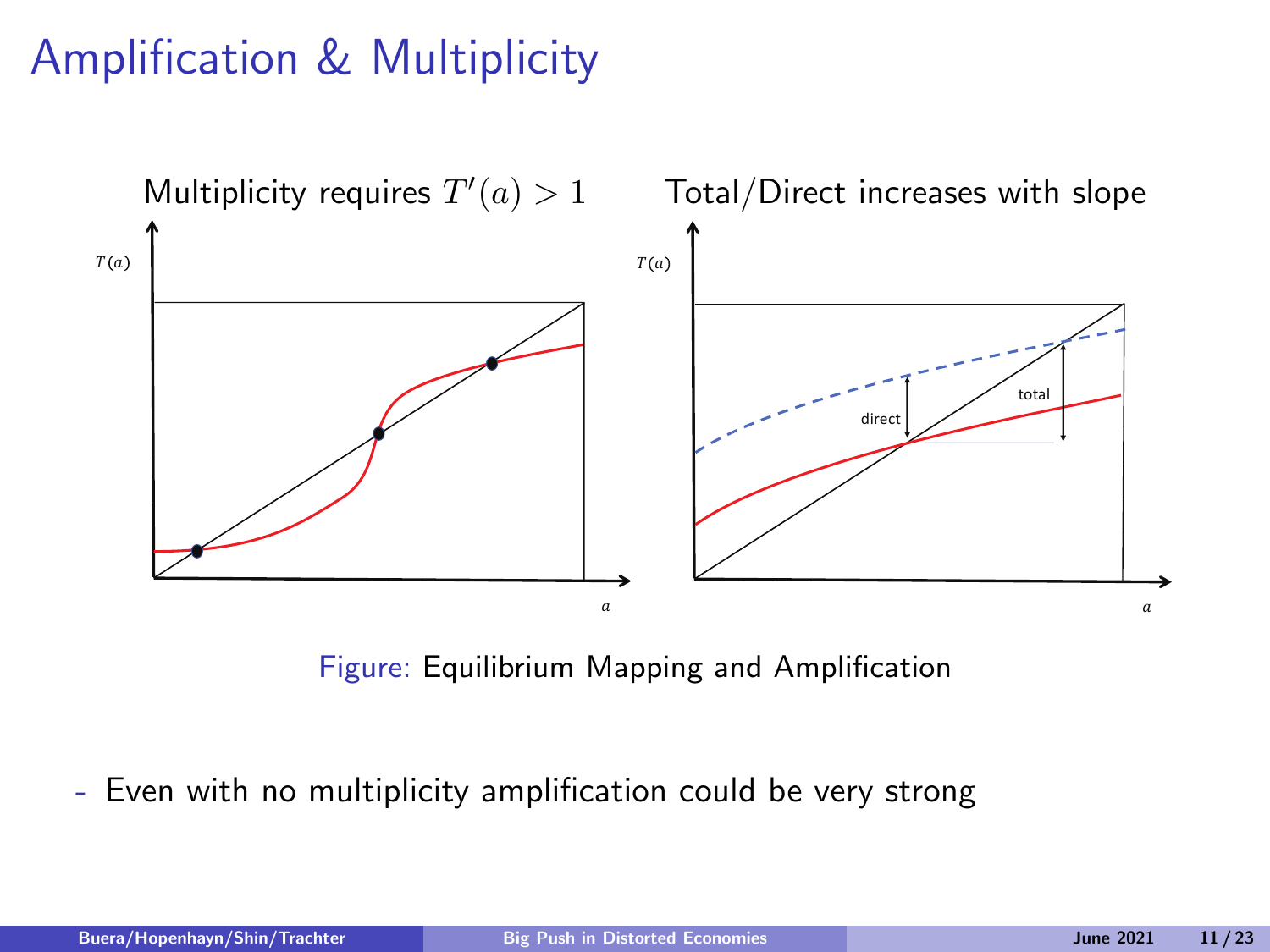### Quantitative Exploration

- Calibrate the model with US plant/firm level data
- <sup>2</sup> Given ζ, choose distortions ... to match data from India
- <sup>3</sup> Explore set of equilibria, in the calibrations and more broadly
- <sup>4</sup> Quantify the role of coordination failures on GDP
- <sup>5</sup> Explore how complementarities amplify effect of distortions and policies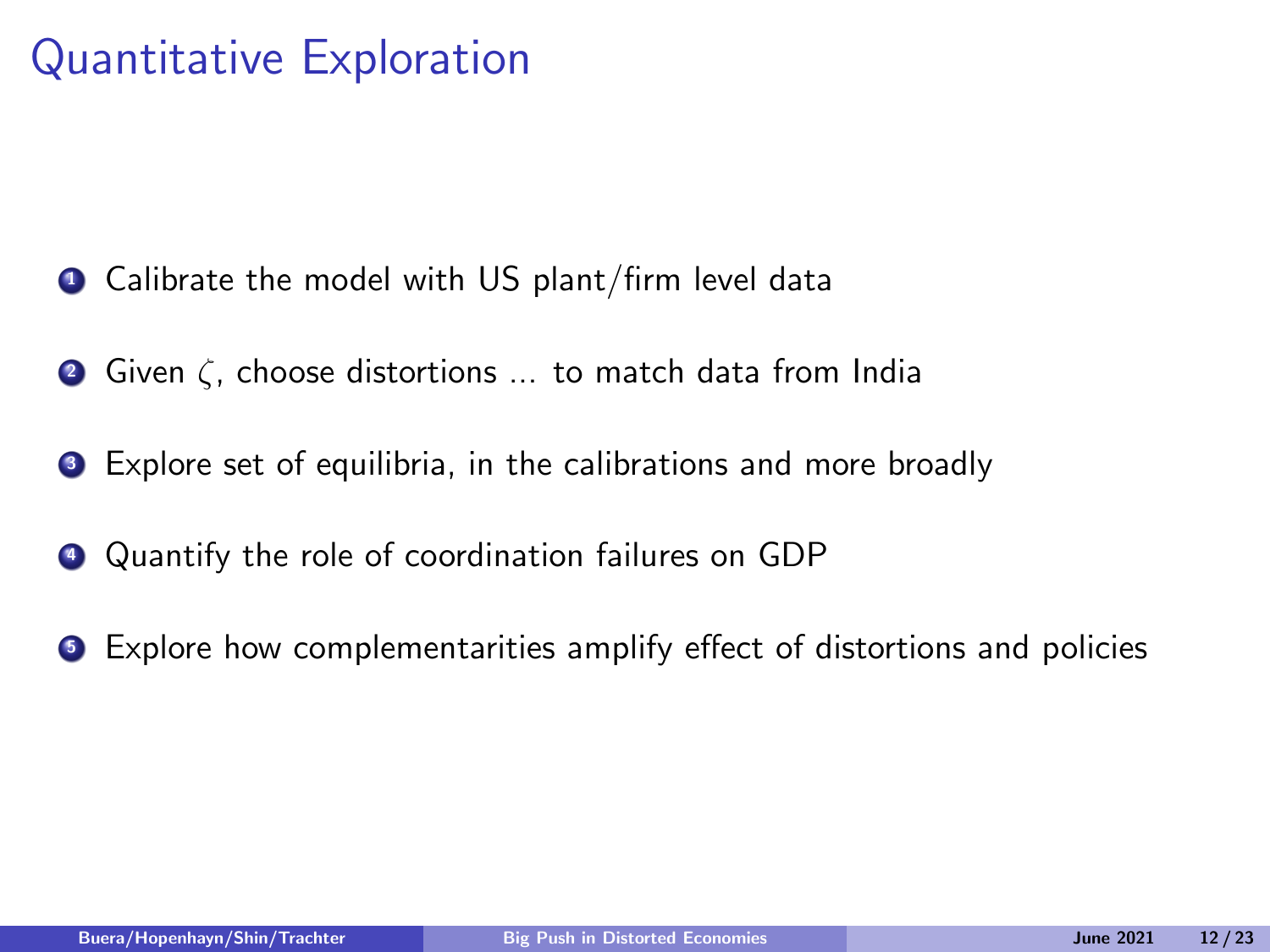### **Calibration**



- $\bullet$   $A_m$  normalized to 1
- $\bullet$   $n = 3$ , on the lower side in the literature
- $(v_t, v_m)$  jointly determine aggregate share of intermediate goods.
	- $\nu_t = 0$  chosen to maximize gap in US benchmark (multiple equilibria)
- $\bullet$  ( $\zeta$ ,  $\kappa_e$ ,  $\kappa_a$ ,  $\xi$ ) chosen to match size distribution ( $\xi = 0$  for US)
- **Point [identification](#page-14-0) with data on the size distribution of firms** identification
- Key identification assumption: both technologies are observed in equilibrium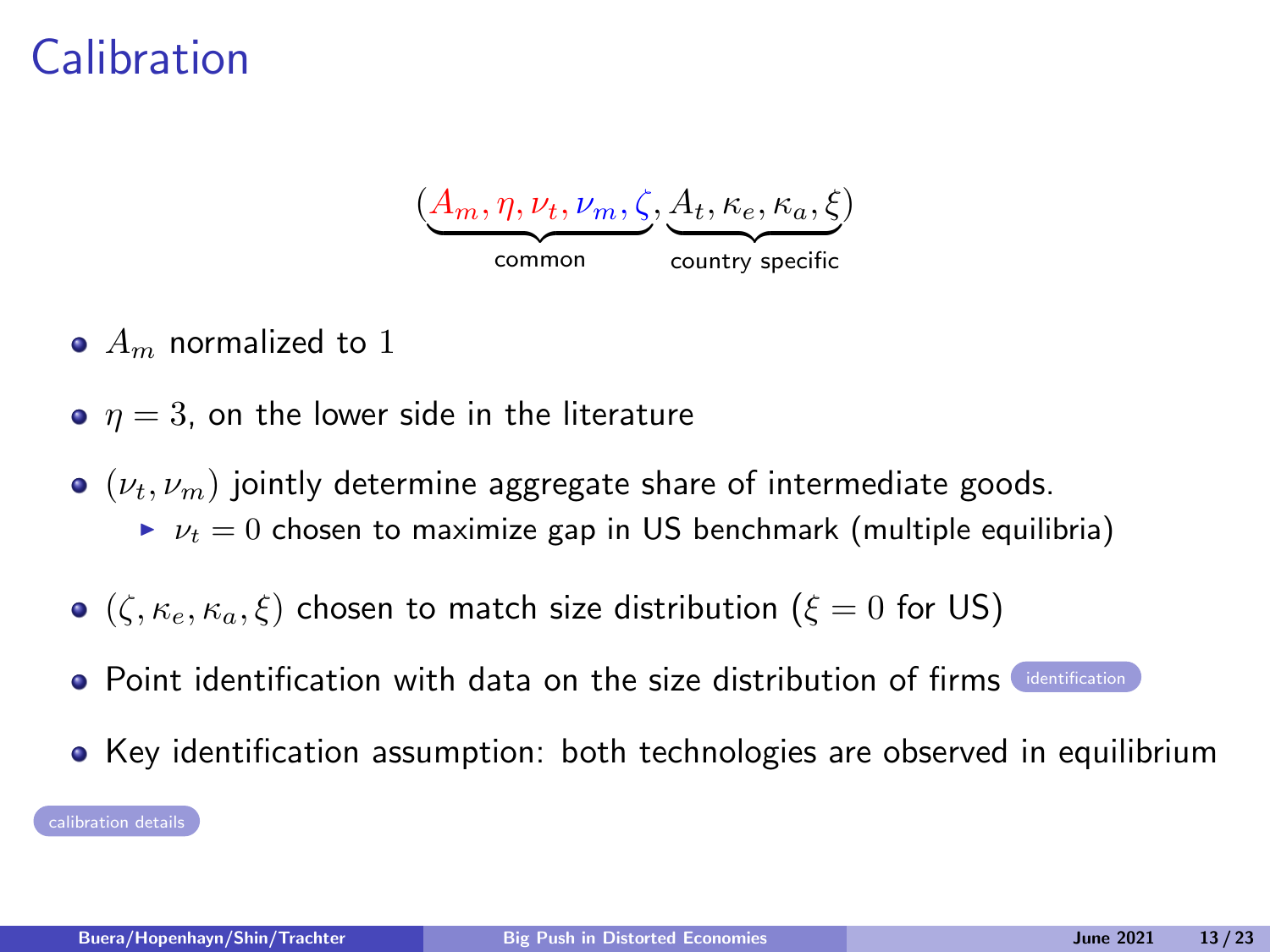### <span id="page-14-0"></span>Identification: given  $\eta$ ,  $\nu_t = \nu_m$ , and  $\xi = 0$

Figure: Identification from the establishment size distribution

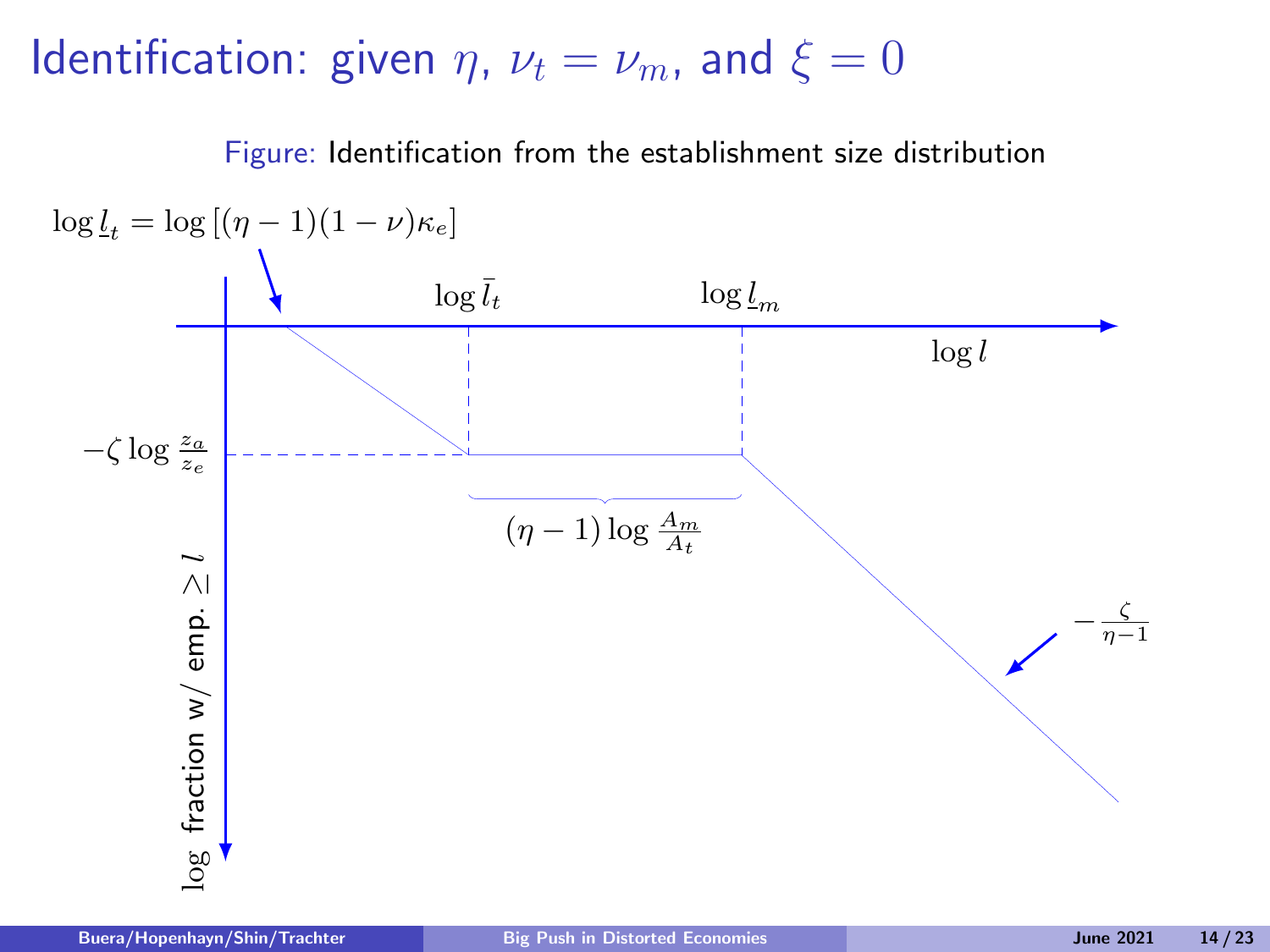### Establishment Size Distribution: Model and Data



India: data from Buera/Fattal-Jaef/Laski/Trachter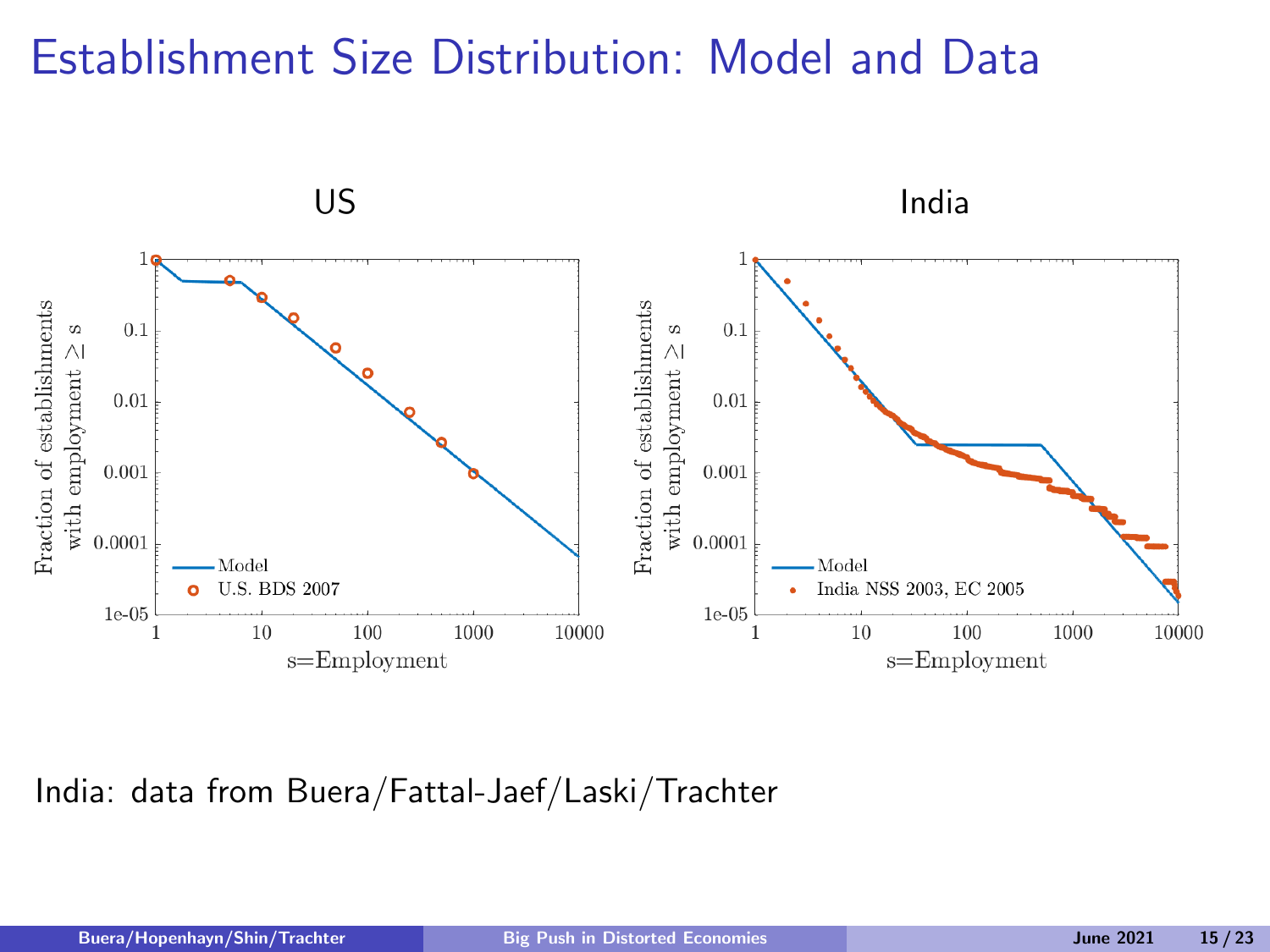#### Aggregate Moments

|                                           | <b>IIS</b> | India |
|-------------------------------------------|------------|-------|
| Fraction of active firms (out of 1)       | 0.05       | 0.17  |
| Fraction of active firms that adopt $A_m$ |            | 0.003 |
| Average establishment size                |            | 5.7   |
| Aggregate Consumption                     | 3.92       | 0.54  |

#### • Income gap:

- India's GDP per worker in 2005 is  $6\%$  of US (Penn World Tables)
- $\triangleright$  Model implies India's GDP to be 15% of US (not targeted)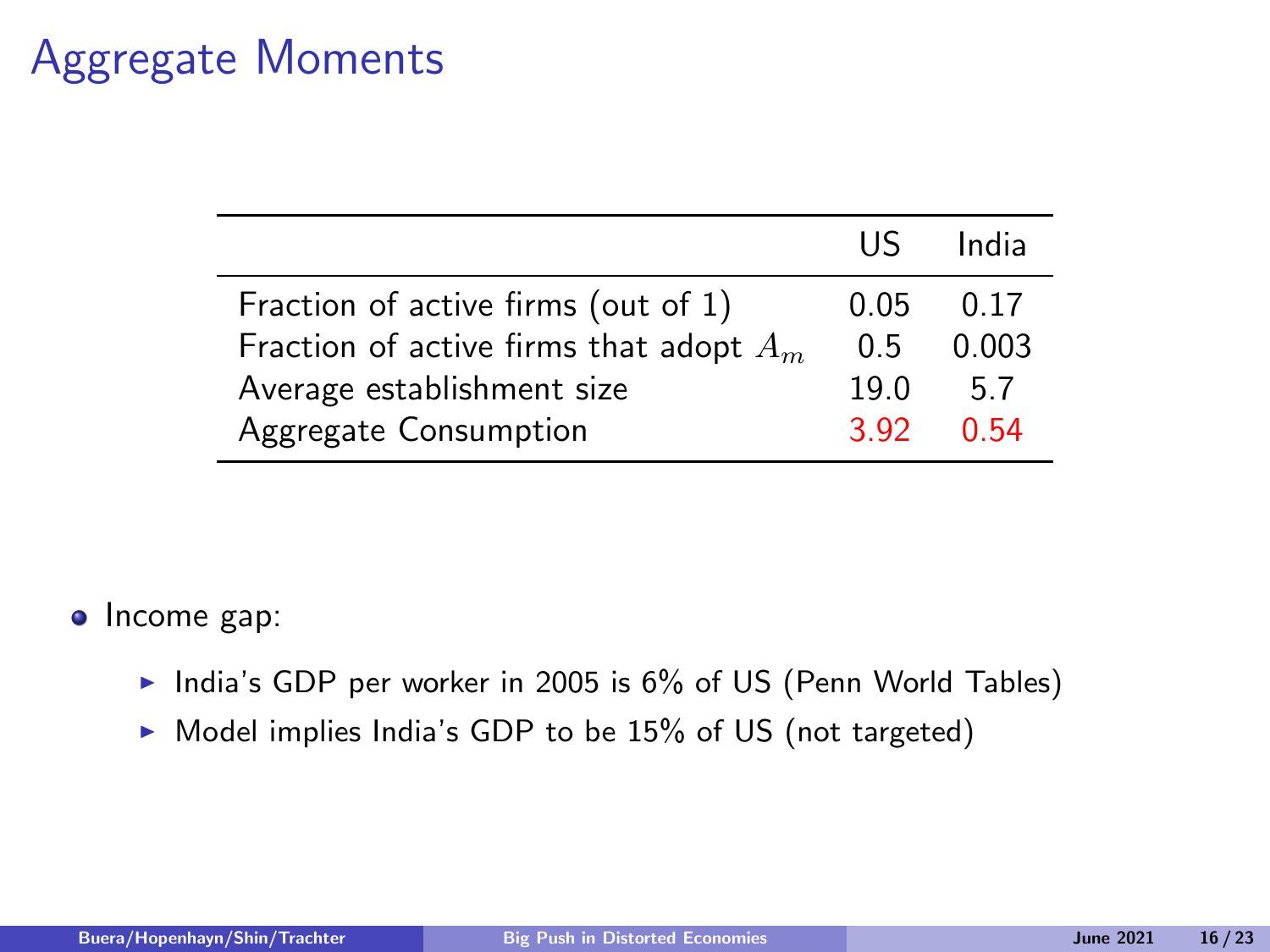# Explaining Consumption Differences

|                               | US $w/$ Indian Parameters India $w/$ US Parameters |      |
|-------------------------------|----------------------------------------------------|------|
| Benchmark                     | 1.0                                                | 0.14 |
| Adoption cost, $\kappa_a$     | 0.37                                               | 0.71 |
| Degree of distortions, $\xi$  | 0.41                                               | 0.34 |
| Traditional technology, $A_t$ | 1.03                                               | በ 19 |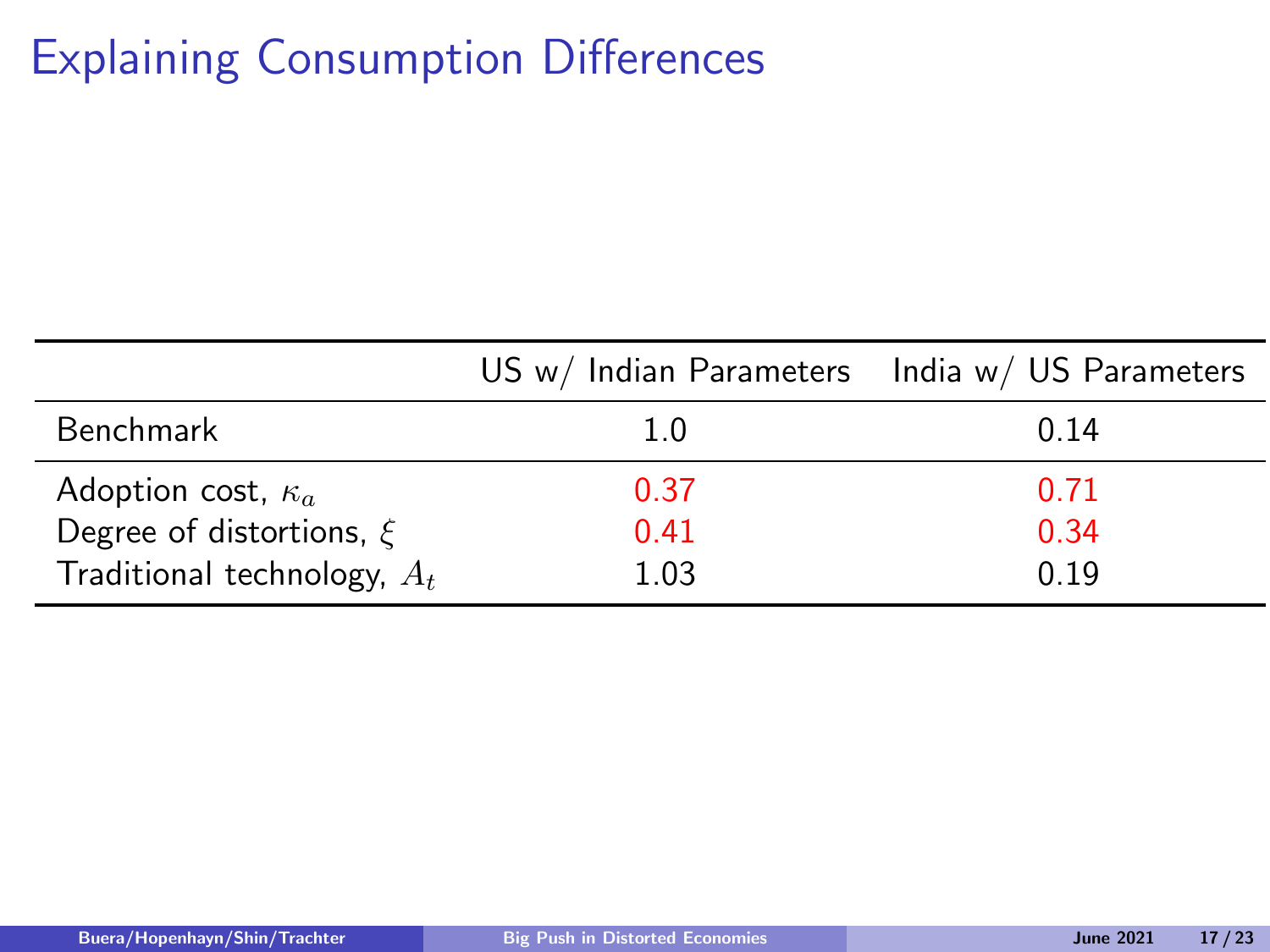# Unpacking the Amplification



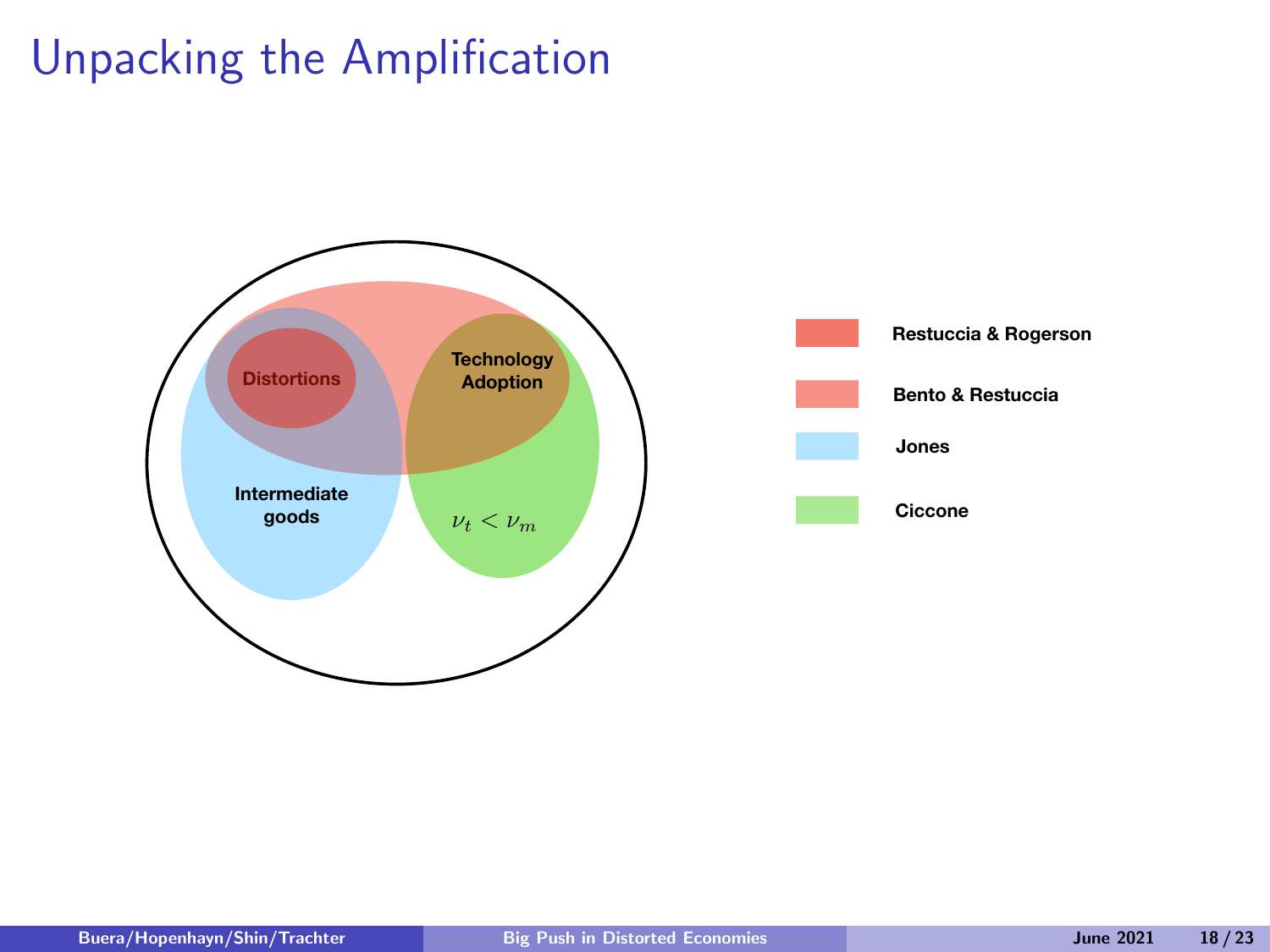# Unpacking the Amplification

United States



#### Different cases in Figures

From Bottom: The From Top:

Removing Ciccone (2002), solid circle Jones (2011), dashed triangle

US baseline, solid Restuccia-Rogerson (2008), dashed Labor cost of adoption, solid square Bento-Restuccia (2017), dotted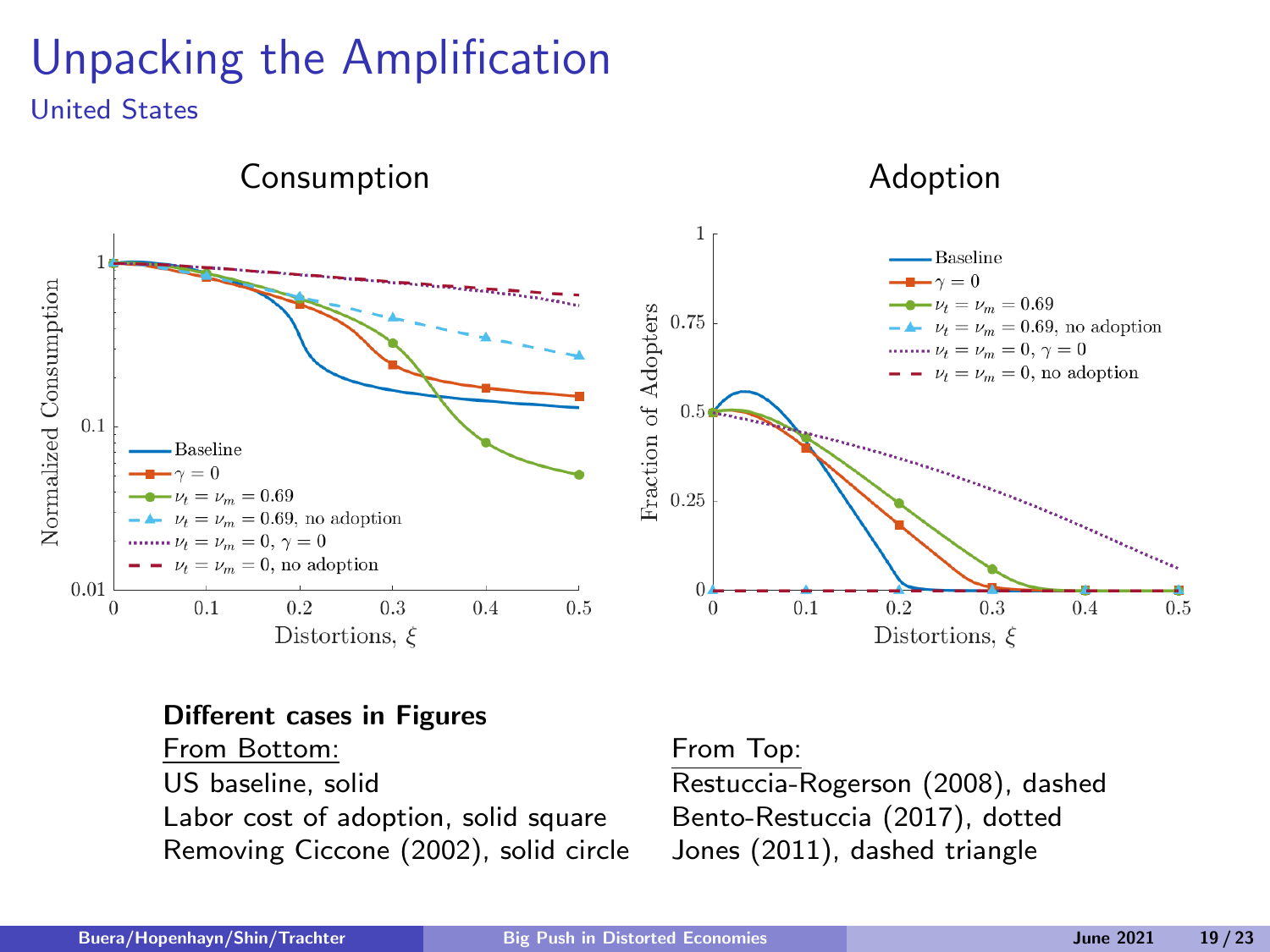# Region of Multiple Equilibria

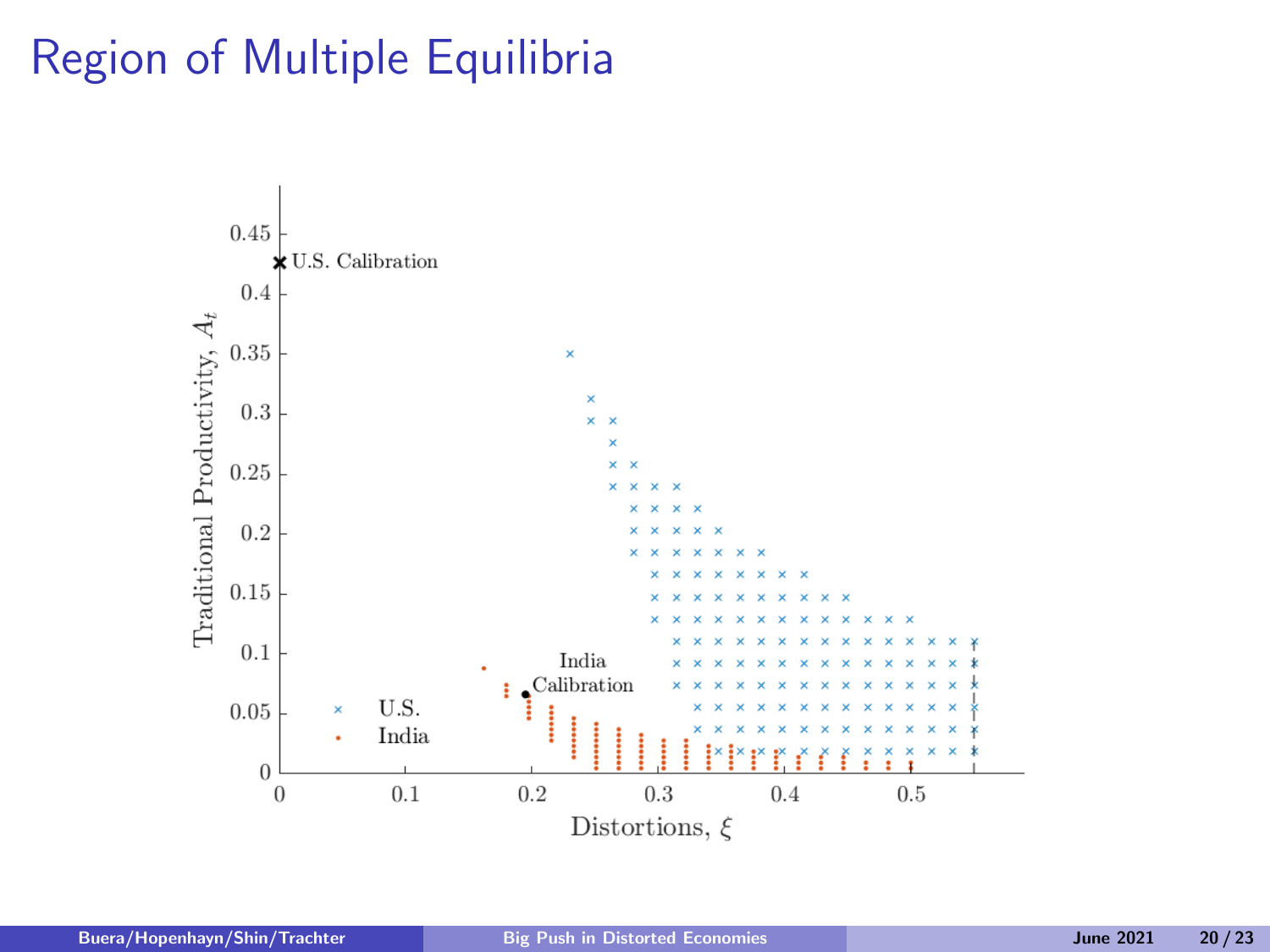### Distortions, Multiple Equilibria, and Income



Note: We normalize the GDP to 1 for the US equilibrium with no distortions.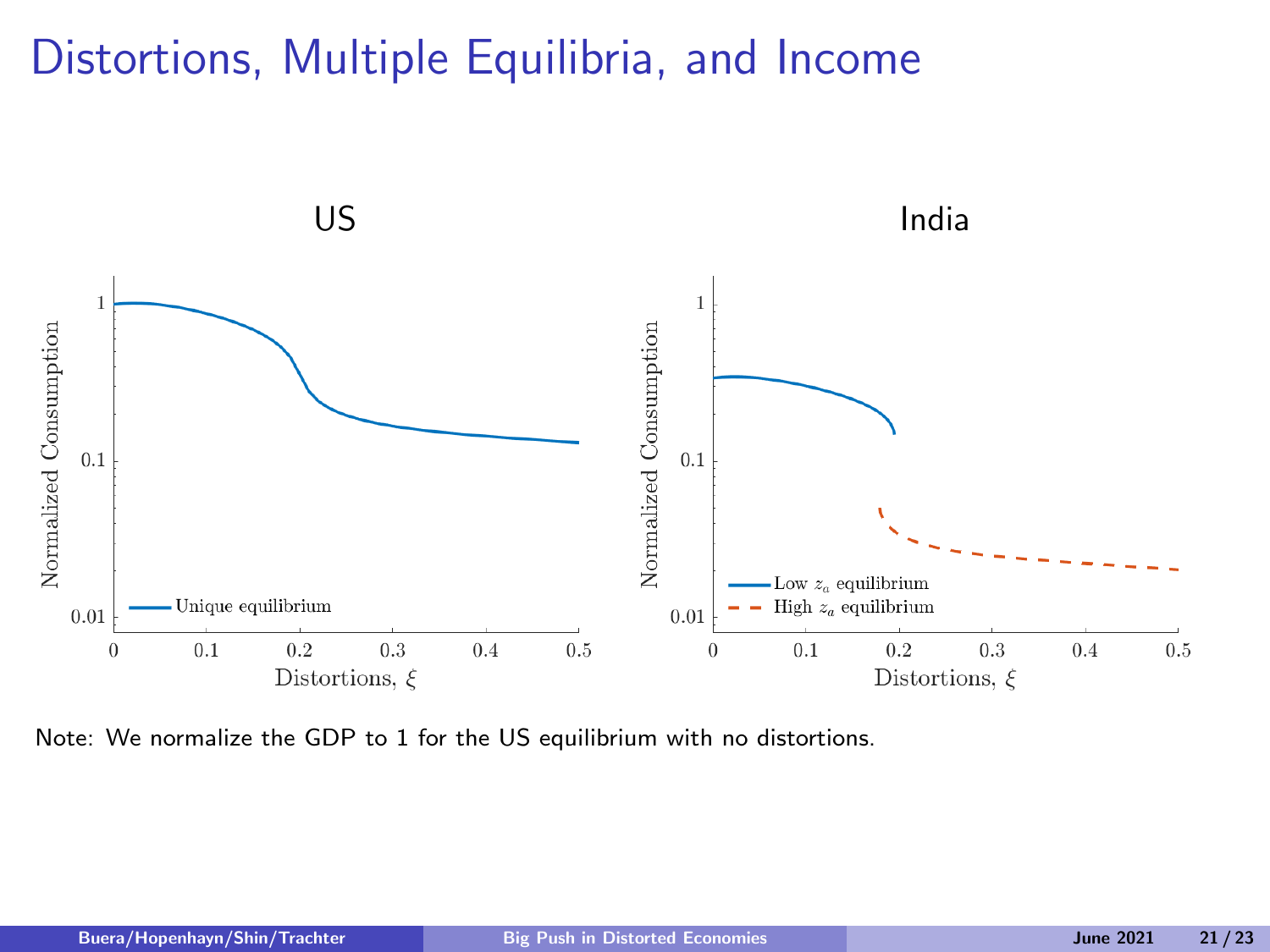Industrial Policy, Distortions, and the Big Push

- Subsidize the price of the adoption good:  $P\kappa_a \implies (1-s)P\kappa_a$